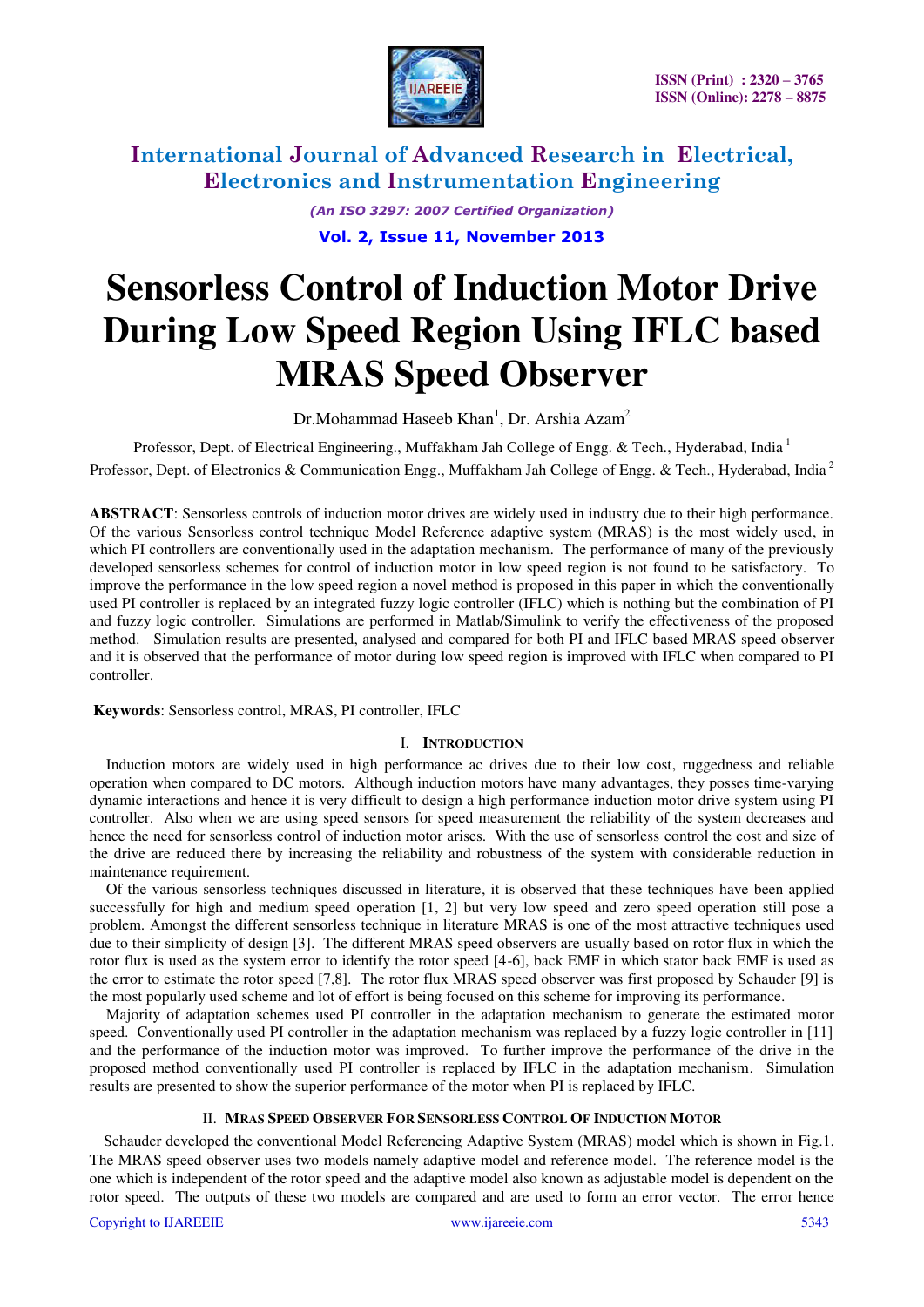

*(An ISO 3297: 2007 Certified Organization)* 

# **Vol. 2, Issue 11, November 2013**

obtained is minimized by using an adaptation mechanism. In the classical adaptation mechanism PI controllers are conventionally used to minimize the speed tuning signal and fed back to adaptive model.

The adaptive or adjustable or current model describes rotor equation and the rotor flux components are expressed in rotor speed and stator current. The adaptive model can be expressed in terms of the following equations [9, 10].

$$
p\hat{\omega}_{dr} = \frac{1}{T_r} \left[ -\hat{\omega}_r \hat{\psi}_{qr} T_r + L_m \dot{\iota}_{ds} - \hat{\psi}_{dr} \right]
$$
  
\n
$$
p\hat{\psi}_{qr} = \frac{1}{T_r} \left[ -\hat{\omega}_r \hat{\psi}_{dr} T_r + L_m \dot{\iota}_{qs} - \hat{\psi}_{qr} \right]
$$
\n(1)

The reference model or voltage model generates reference value of the rotor flux components in stationary reference frame from stator voltage and current components and these are obtained from the reference model as: [9, 10]



Fig.-1. Conventional MRAS scheme

$$
p\psi_{dr} = -\frac{L_r}{L_m} i_{ds} \left[ R_s + \sigma p L_s - \frac{v_{ds}}{i_{ds}} \right]
$$
  
\n
$$
p\psi_{qr} = -\frac{L_r}{I} i_{qs} \left[ R_s + \sigma p L_s - \frac{v_{qs}}{i} \right]
$$
\n(3)

$$
P\Psi_{qr} = L_m^{-\ell_{qs}} \begin{bmatrix} \kappa_s + OP_{\kappa} & \hat{i}_{qs} \end{bmatrix}
$$
  
where  $\sigma$  is leakage coefficient, given as  $\sigma = \frac{L_s L_r - L_m^{-2}}{L_s L_r}$  (5)

Finally the adaptation mechanism is obtained that generates the value of the estimated speed so as to minimize the error between the above two models which is fed back to the adaptive model.

The estimated speed is given as

$$
\hat{\omega}_r = \left(k_p + \frac{k_i}{p}\right) e_a, \ e_a \text{ is speed tuning signal given as } e_a = \psi_{qr} \hat{\psi}_{dr} - \psi_{dr} \hat{\psi}_{qr}
$$
\n
$$
\tag{6}
$$

The electromagnetic torque of the induction motor is given by  $T_e = \frac{3}{2} \frac{E_m}{I} P[i_{as} \psi_{dr} - i_{ds} \psi_{ar}]$ 2 3 *qs dr ds qr r*  $\sum_{e}^{i} = \frac{3}{2} \frac{L_m}{I} P[i_{qs} \psi_{dr} - i]$ *L*  $T_e = \frac{3}{2} \frac{L_m}{I} P[i_{as} \psi_{dr} - i_{ds} \psi_{ar}]$  (7)

Design and implementation of conventional control techniques using PI controller face difficulties such as:

(a) Drives are non linear systems and the control performance with this type of system decreases.

- (b) Motor saturation or thermal variations do not cause expected performance.
- (c) Variation of machine parameters by load disturbance.

So, designing a controller that has ability to adjust its own parameters and even structure online, according to the environment in which it works to yield satisfactory control performance is very much needed. This can be achieved by designing a fuzzy logic controller (FLC) which can robustly control in case of plant uncertainties and unknown external

#### Copyright to IJAREEIE www.ijareeie.com 5344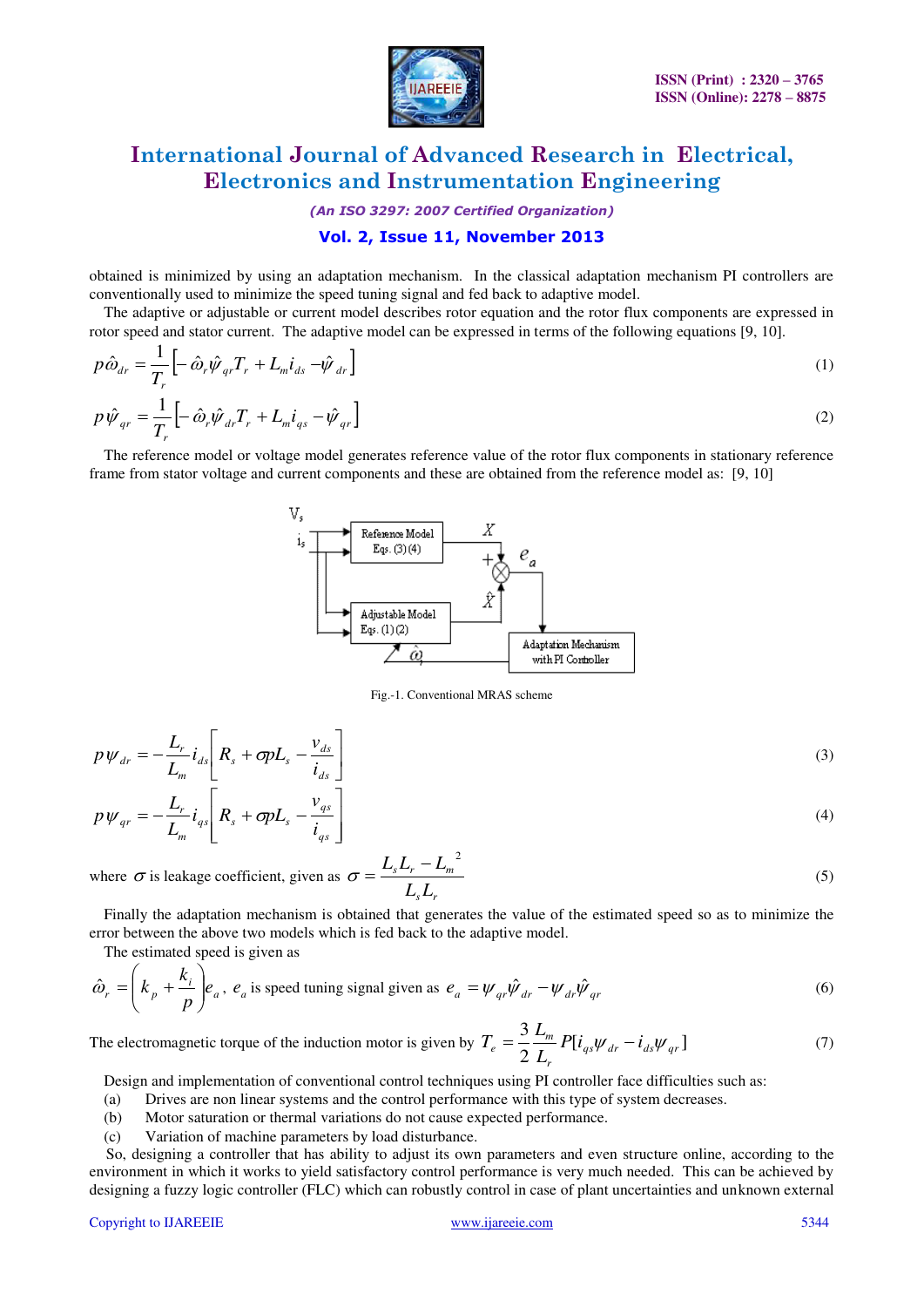

*(An ISO 3297: 2007 Certified Organization)* 

### **Vol. 2, Issue 11, November 2013**

disturbances. FLCs employ a mode of approximate reasoning that resembles the decision making process of humans. The behaviour of a FLC is easily understood by a human expert, as knowledge is expressed by means of intuitive, linguistic rules. In the proposed method the conventionally used PI controller is replaced by IFLC which improves the performance of the drive is improved in low speed region considerably.

#### III.**IFLC BASED MRAS SPEED OBSERVER**

The objective of this proposed method is to design a controller without exactly knowing the model which is not only simple but can also be easily implemented allowing good performance in terms of accuracy, overshoot and is fast under load and speed variations. The block diagram of proposed integrated fuzzy logic controller is shown in Fig. 2. In many cases, fuzzy control can be used to improve existing traditional controller systems by adding an extra layer of intelligence to the current control method. The different types of fuzzy controllers that are discussed in literature are basically multi input single output (MISO) type controllers [11-13]. The main preference of the fuzzy logic is that it is easy to implement control and it has the ability of generalization.



Fig.-2 Block Diagram of proposed IFLC

The general block diagram of fuzzy controller is represented as shown in Fig. 3 and its structure is shown in Fig. 4.



Fig.-3 Block diagram of Fuzzy logic controller



Fig. -4 Structure of Fuzzy logic controller.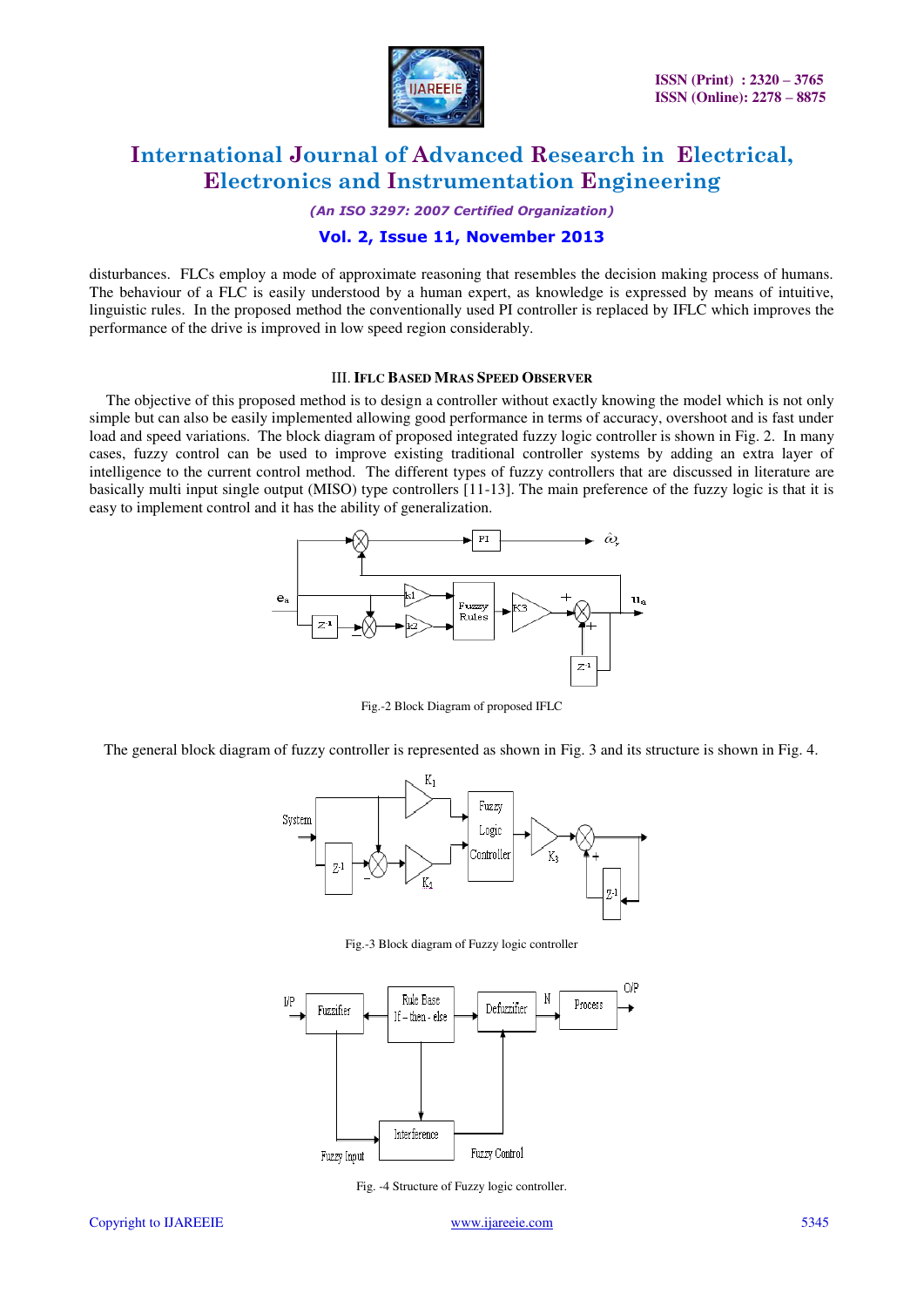

*(An ISO 3297: 2007 Certified Organization)* 

### **Vol. 2, Issue 11, November 2013**

The input is given to the fuzzifier where the fuzzyfication of the input takes. In the fuzzyfication component block scale mapping of input data and selection of fuzzyfication functions are to be considered. Scale mapping of data is nothing but converting the range of input variables which can be understood by the fuzzy logic controller where a specific range will be given. The fuzzyfication process converts the crisp data into fuzzy set. The rule base block actually holds the fuzzy rules which are applied to the given input. The decision making logic is present in the interference part which will make the decision as per the rules and logic present. Mostly the Mamdani's method is used for decision making. It uses AND or minimum operator as fuzzy implication operator.

The number of inputs to the fuzzy controller can be 2 or 3. In the proposed method to reduce the complexity the two inputs are considered. The linguistics values that can be considered for each input are 3, 5, 7 or 9 as the case may be. Since there are two inputs, the numbers of rules that are possible are N X N or  $N^2$  which gives 9, 25, 49 or 81 rules for the above linguistic values respectively. As the number of rules increases in the rule base the computation time and the computation memory utilized will be high as the number of parameters involved in the approximation reasoning have increased. Hence the time taken for inference cycle becomes larger making its performance slower. The choice of linguistic value should be made keeping into consideration that the control should be good and computation taken by the fuzzy controller should not be high make the process slow. The linguistic value 3 which gives 9 rules is too small to get the better control. Controller with 7 or 9 linguistic values with 49 or 81 rules has large number of rules making the inference cycle slower. In this proposed method linguistic value of 5 is chosen which gives 25 rules. For fuzzyfication triangular fuzzyfication is used and for deffuzzyfication the centroid deffuzzyfication method is used in the proposed method.

Speed tuning signal  $e_a$  and its rate of change  $\Delta e_a$  are the inputs to the proposed FLC.  $K_1$  and  $K_2$  are the two scaling factors multiplied to the above inputs respectively. The output of the controller is then multiplied by a third scaling factor  $K_3$  and a discrete integration is performed to get estimated speed. The scaling factors should be chosen carefully after doing trial and error technique to get the optimal performance of the controller as they affect the performance of the fuzzy controller [11]. The values obtained for  $K_1$ ,  $K_2$  and  $K_3$  after trial and error technique are 0.05, 2 and 5 respectively. The command signals are  $e_a$  and  $\Delta e_a$  and the output of the fuzzy controller  $u_a$  is given as:

$$
u_a = e_a - \Delta e_a \tag{6}
$$

The first step in designing the fuzzy controller is to generate the fuzzy rules based on the knowledge of the expert. According to the expert, three situations can be distinguished for the motor speed, namely, above, around and below the desired reference speed. By defining the system error between the measured speed and the desired speed, the propositions, higher, around and beneath the desired reference speeds are otherwise expressed as Positive, Zero and Negative errors.

The architecture of the proposed integrated fuzzy logic controller (IFLC) based MRAS speed observer for Sensorless control of induction motor is shown in Fig. 5



Fig. 5. IFLC based MRAS scheme

In the present study Mamdani's Max-Min rule base is used to formulate the control rules which use if-then rules. The trial and error method is used to tune the gains to get the best performance. In the proposed method 7 linguistic states have been considered which are NL=Negative Large, NM=Negative Medium, NS=Negative Small, ZE=Zero, PS=Positive Small, PM=Positive Medium, PL=Positive Large. The centroid deffuzification method is used to get the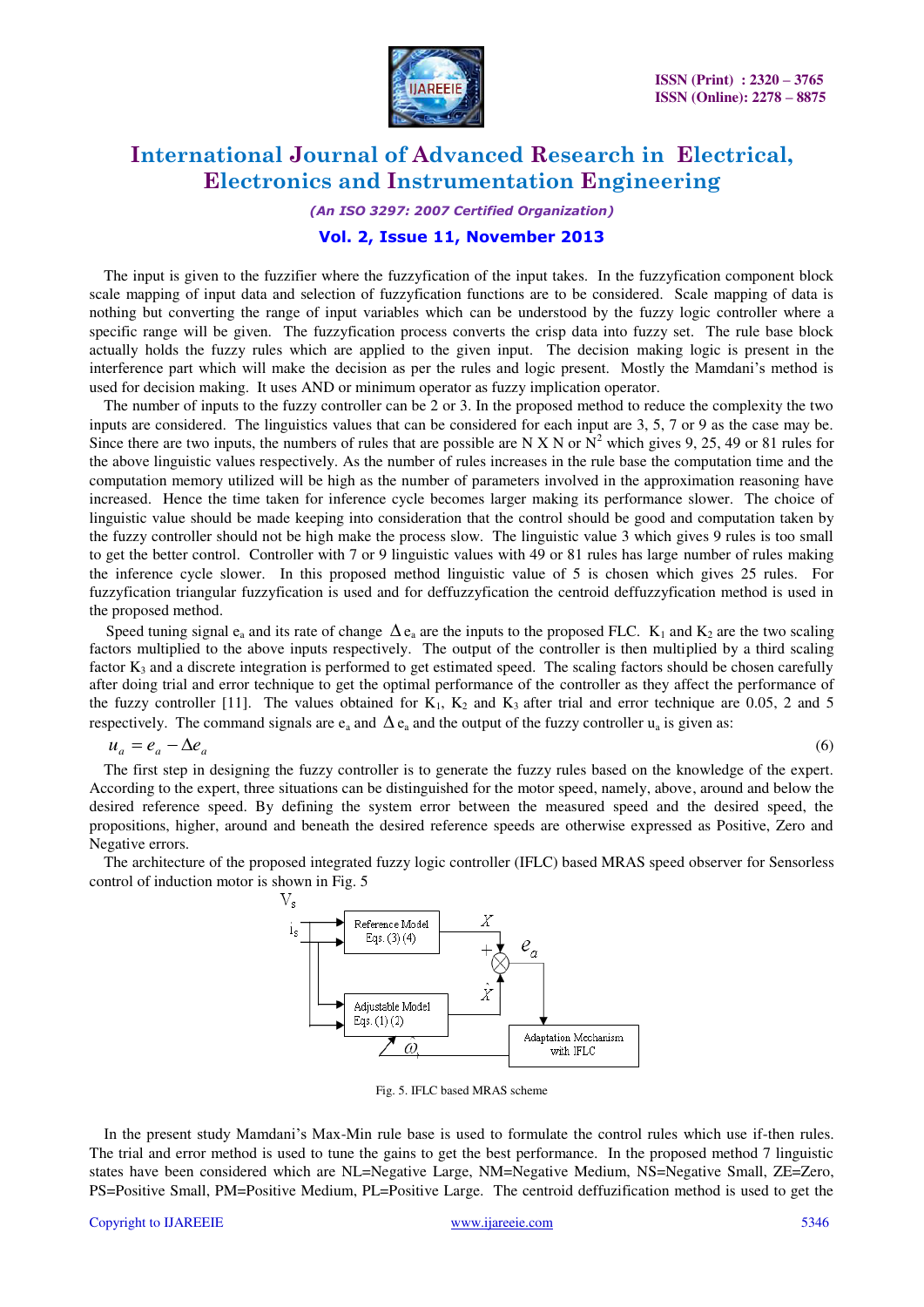

*(An ISO 3297: 2007 Certified Organization)* 

# **Vol. 2, Issue 11, November 2013**

desired rules. The fuzzy control rules that are used for the proposed method are given in table I which has 49 rules [14,15]. The rules in the table are obtained using if – then – else rules conditions.

TABLE I

For example If  $e_a$  is **PS** and  $\Delta e_a$  is **NL** then the output is **NM** 

| <b>FUZZY CONTROL RULES</b>        |           |           |           |           |           |           |    |
|-----------------------------------|-----------|-----------|-----------|-----------|-----------|-----------|----|
| $\mathcal{L}_{a}$<br>$\Delta e_a$ | NL        | NM        | <b>NS</b> | ZЕ        | <b>PS</b> | PM        | PL |
| <b>NL</b>                         | NL        | NL        | NL        | NL        | <b>NM</b> | <b>NS</b> | ZΕ |
| <b>NM</b>                         | NL        | NΜ        | <b>NM</b> | NM        | NL        | ZΕ        | PS |
| <b>NS</b>                         | NL        | NM        | <b>NM</b> | <b>NS</b> | ZΕ        | <b>PS</b> | PM |
| ZE                                | NL        | NΜ        | NS        | ZΕ        | <b>PS</b> | <b>PM</b> | PL |
| <b>PS</b>                         | NM        | <b>NS</b> | ZΕ        | <b>PS</b> | <b>PM</b> | <b>PM</b> | PL |
| <b>PM</b>                         | <b>NS</b> | ZΕ        | PS        | <b>PM</b> | <b>PM</b> | PL        | PL |
| PL                                | ZΕ        | PS        | PM        | PL        | PL        | PL        | PL |

#### IV.**SIMULATION RESULTS AND DISCUSSION**

The simulations of the both conventional PI & IFLC based MRAS speed observer for induction motor drive, as given in the appendix, are performed in MATLAB/SIMULINK. Fig. 6 and 7 shows the speed of the induction motor and electromagnetic toque during low speed regions i.e. 100 rpm on no-load with PI controller. For the same case of 100 rpm and no-load the speed and electromagnetic torque are shown in fig. 8 and 9. As can be observed the ripples in the torque and speed are minimized to a large extent. The response of the motor at 100 rpm and the electromagnetic torque with a load of 10 N-m applied at 0.5 sec with PI controller are shown in fig. 10 and 11 while the response with IFLC are shown in fig. 12 and 13 for the same condition. It can be observed that the effect of load torque variations is less making the induction motor robust to external load torque disturbances when IFLC are used along with the reduced ripples.



Fig. 6 Sensorless performance using PI MRAS without load Fig. 7 Electromagnetic Torque for the above case

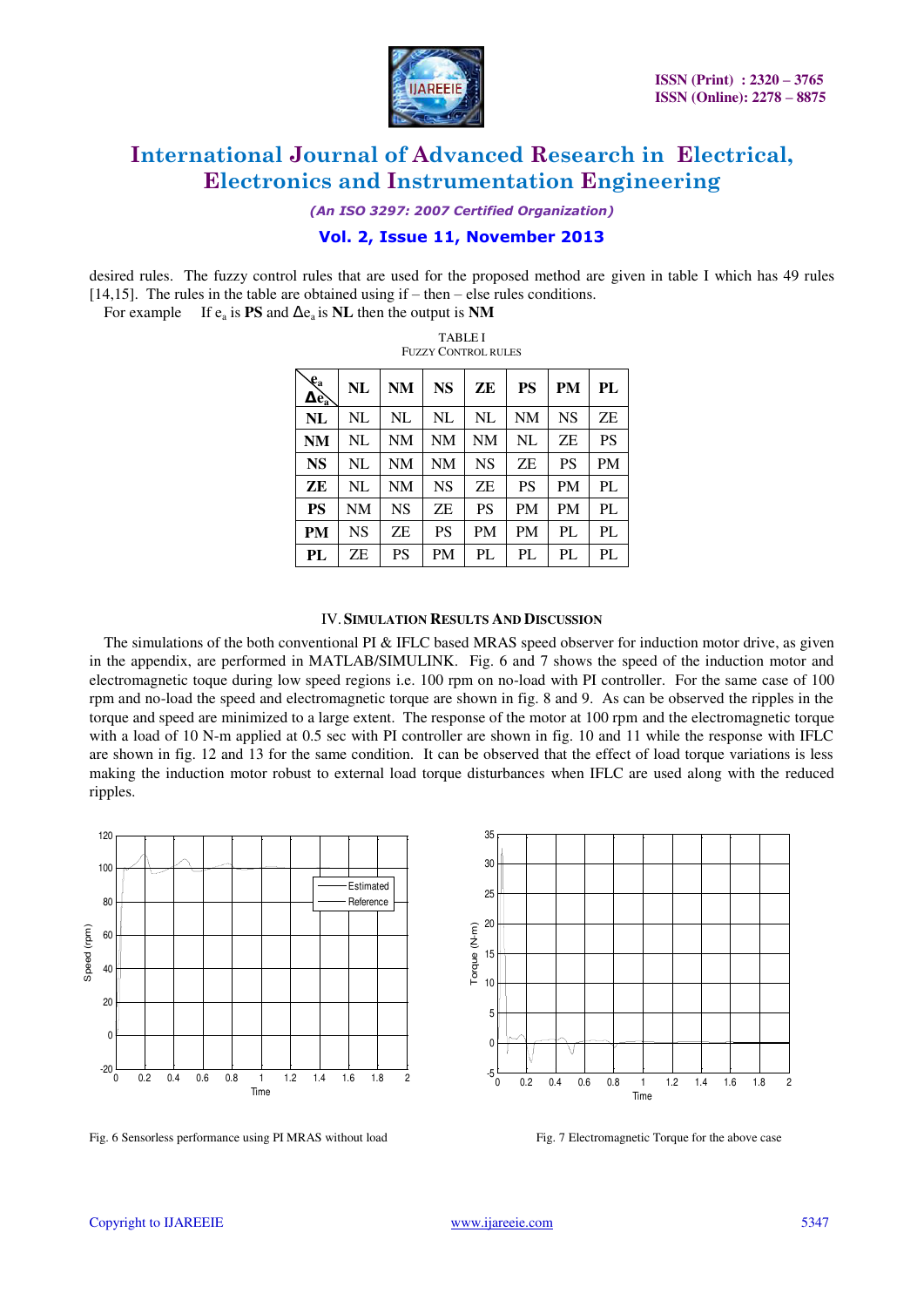

*(An ISO 3297: 2007 Certified Organization)* 

# **Vol. 2, Issue 11, November 2013**



Fig. 8 Sensorless performance using IFLC MRAS without load Fig. 9 Electromagnetic Torque using IFLC MRAS without load



Fig. 10 Speed response of drive using PI with load of 10 N-m at 0.5 sec Fig.11 Electromagnetic Torque using PI with load of 10 N-m at 0.5 sec



Fig 12 Speed response of drive using IFLC MRAS with a load of Fig. 13 Electromagnetic Torque using IFLC MAS with a load of 10 N-m at 0.5 sec  $10$  N-m at  $0.5$  sec

![](_page_5_Figure_11.jpeg)

![](_page_5_Figure_13.jpeg)

![](_page_5_Figure_15.jpeg)